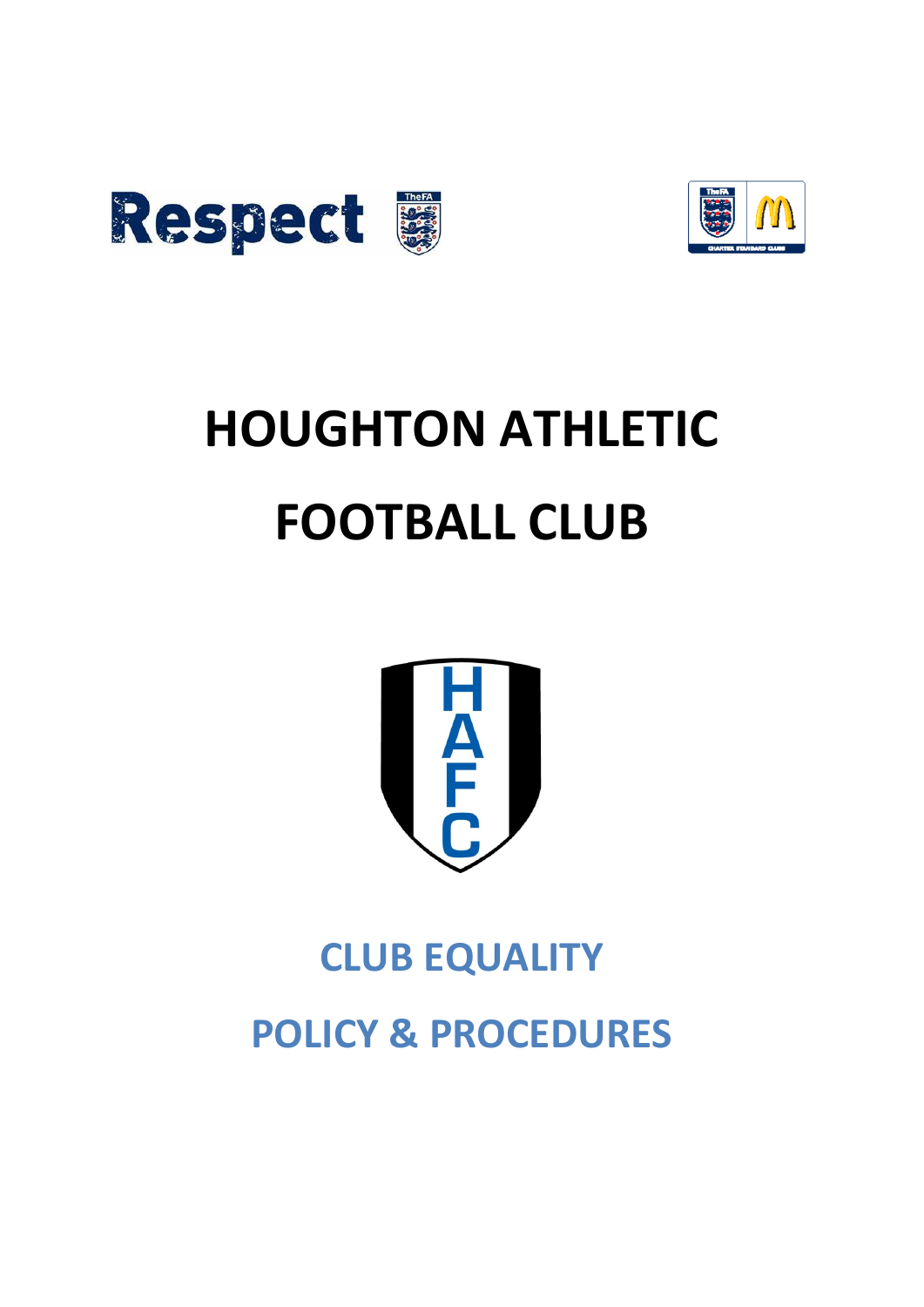*OUR COMMITMENT is to confront and eliminate discrimination whether by reason of age, gender, gender reassignment, sexual orientation, marital status, race, nationality, ethnic origin, colour, religion or belief, ability or disability and to encourage equal opportunities.*

**This policy is fully supported by the Club Officers who are responsible for the implementation of this policy.**

Houghton Athletic Football Club is responsible for setting standards and values to apply throughout the club at every level. Football belongs to and should be enjoyed by anyone who wants to participate in it.

Houghton Athletic Football Club in all its activities will not discriminate or in any way, treat anyone less favourably on grounds of age, gender, gender reassignment, sexual orientation, marital status, race, nationality, ethnic origin, colour, religion or belief, ability or disability. The club will ensure it treats people fairly and with respect and that it will provide access and opportunities for all members of the community to take part in and enjoy its activities.

Houghton Athletic Football Club will not tolerate harassment, bullying, abuse or victimisation of an individual, which for the purposes of this policy and the actions and sanction applicable is regarded as discrimination. This includes sexual or racially based harassment or other discrimatory behaviour, whether physical or verbal. The club will work to ensure that such behaviour is met with appropriate action in whatever context it occurs.